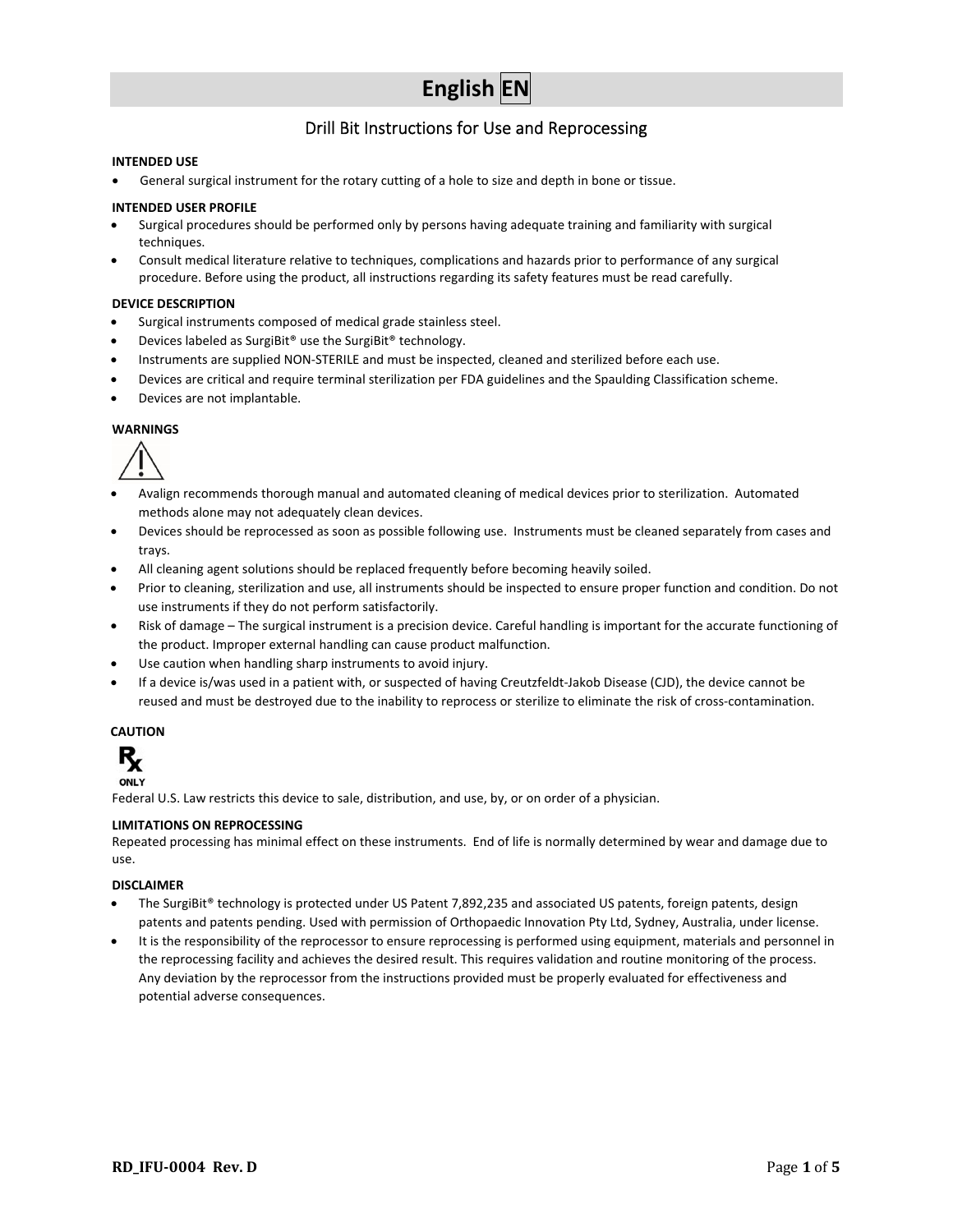#### **Reprocessing Instructions**

#### **TOOLS AND ACCESSORIES**

|                        | Cold Tap Water (< 20°C / 68°F)                                         |
|------------------------|------------------------------------------------------------------------|
| Water                  | Hot Tap Water ( $>$ 40 $^{\circ}$ C / 104 $^{\circ}$ F)                |
|                        | Deionized (DI) or Reverse Osmosis (RO) Water (ambient)                 |
| <b>Cleaning Agents</b> | Neutral Enzymatic Detergent pH 6.0-8.0 i.e. MetriZyme, EndoZime, Enzol |
|                        | Assorted Sizes of Brushes and/or Pipe Cleaners with Nylon Bristles     |
| Accessories            | Absorbent, Low Lint Disposable Cloths or equivalent                    |
|                        | <b>Soaking Pans</b>                                                    |
|                        | <b>Medical Compressed Air</b>                                          |
| Equipment              | Ultrasonic Cleaner (Sonicator)                                         |
|                        | <b>Automated Washer</b>                                                |
|                        |                                                                        |

#### **POINT‐OF‐USE AND CONTAINMENT**

- 1) Follow health care facility point of use practices. Keep devices moist after use to prevent soil from drying and remove excess soil and debris from all surfaces and hard‐to‐clean design features.
- 2) Follow universal precautions and contain devices in closed or covered containers for transport to central supply.

#### **MANUAL CLEANING**

- 3) Prepare neutral pH enzymatic detergent as per vendor's directions. Enzol® enzymatic detergent is recommended at a preparation of 1 oz./gallon using lukewarm water.
- 4) Fully immerse device in the prepared detergent per labeling instructions. Allow device to soak for a minimum of 1 minute.
- 5) Scrub the device, using a soft bristled brush, paying particular attention to hard to reach areas until all visible soil has been removed.
- 6) Prepare neutral pH enzymatic detergent in the sonicator (as per vendor directions) and sonicate the devices for a minimum of 10 minutes. Note: Enzyme solution shall be changed when it becomes grossly contaminated (bloody and/or turbid).
- 7) Rinse all surfaces in running reverse osmosis or deionized (RO/DI) water for a minimum of 3 minutes to remove any residual detergent or debris.
- 8) Dry the device with a clean, soft cloth. Filtered, compressed air may be used to aid drying.
- 9) Visually examine each device for cleanliness. If visible soil remains, repeat cleaning procedure.

#### **AUTOMATED CLEANING**

Note: All devices must be manually pre‐cleaned prior to any automated cleaning process, follow steps 1‐5. Steps 6‐9 are optional but advised.

10) Clean devices within a washer/disinfector utilizing the equipment and detergent manufacturers' instructions per the below minimum parameters.

| Phase                       | Time (minutes) | Temperature         | Detergent Type & Concentration |
|-----------------------------|----------------|---------------------|--------------------------------|
| Pre-wash 1                  | 02:00          | Cold Tap Water      | N/A                            |
| Enzyme Wash                 | 02:00          | Hot Tap Water       | Enzyme Detergent               |
| Rinse 1                     | 01:00          | Hot Tap Water       | N/A                            |
| <b>Purified Water Rinse</b> | 00:10          | 146-150°F / 63-66°C | N/A                            |
| Drying                      | 15:00          | 194°F / 90°C        | N/A                            |

- 11) Dry excess moisture using an absorbent cloth. Filtered, compressed air may be used to aid drying.
- 12) Visually examine each device for cleanliness. If visible soil remains, repeat cleaning procedure.

#### **DISINFECTION**

- Devices must be terminally sterilized (See § Sterilization).
- Avalign instruments are compatible with washer/disinfector time‐temperature profiles for thermal disinfection per ISO 15883.

#### **INSPECTION AND FUNCTIONAL TESTING**

- Visually inspect devices for damage or wear. Instruments with broken, cracked, chipped or worn parts or surfaces should not be used, but should be replaced immediately.
- Check that drill cutting edges are smooth and continuous, free from large cracks or chips that may impair cutting performance.
- Verify mating surfaces function as intended and device interfaces with power without complications.

#### **PACKAGING**

Only FDA cleared sterilization packaging materials should be used by the end user when packaging the devices.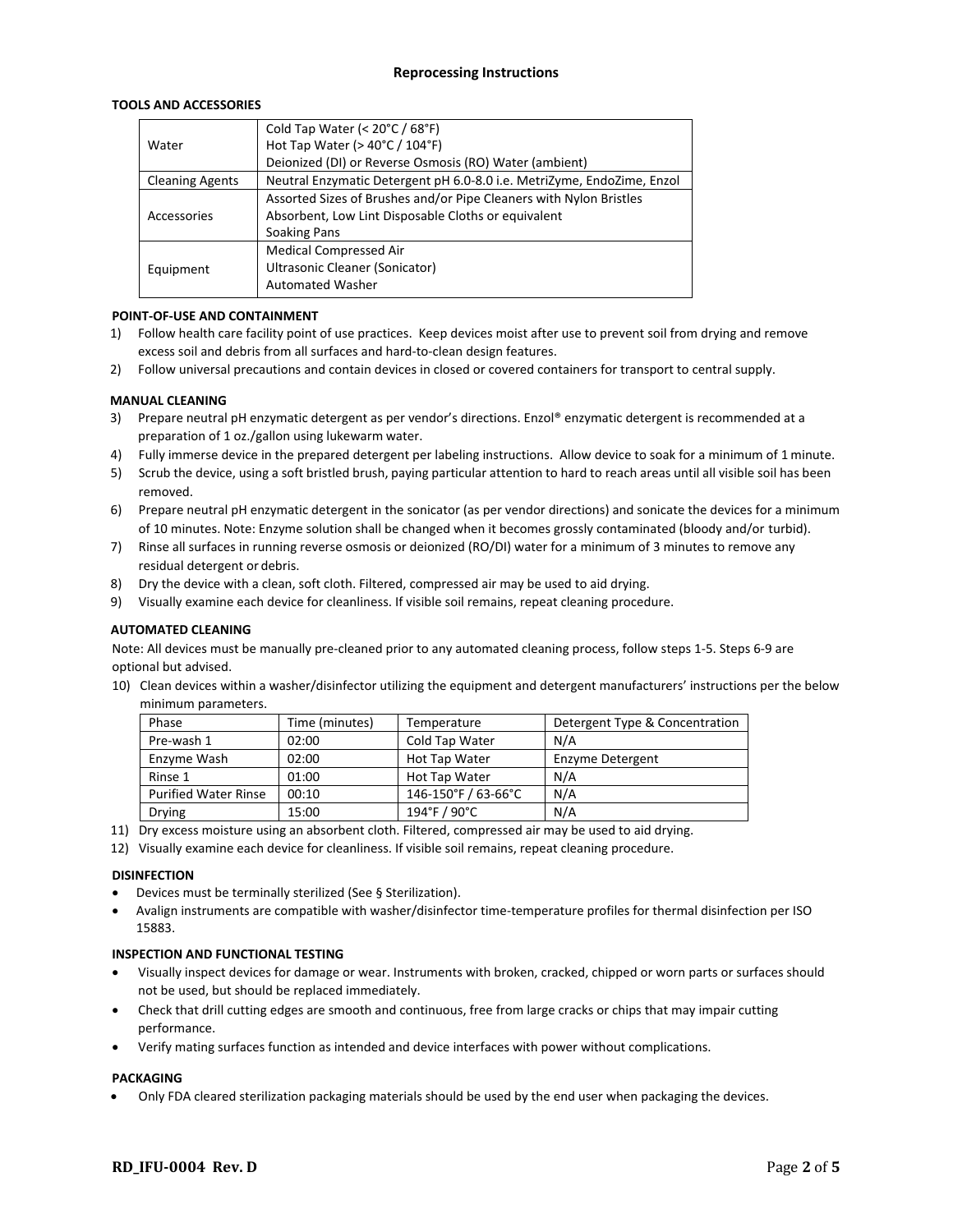- The end user should consult ANSI/AAMI ST79 or ISO 17665‐1 for additional information on steam sterilization.
- **Sterilization Wrap**
	- o Individual instruments may be wrapped in a standard, medical grade sterilization wrap using the AAMI double wrap method or equivalent.

#### **STERILIZATION**

Sterilize with steam. The following are minimum cycles required for steam sterilization of Avalign devices:

| <b>Double Wrapped Instruments:</b> |                    |                      |               |                    |
|------------------------------------|--------------------|----------------------|---------------|--------------------|
| <b>Cycle Type</b>                  | <b>Temperature</b> | <b>Exposure Time</b> | <b>Pulses</b> | <b>Drying Time</b> |
| Prevacuum                          | 132°C (270°F)      | 4 minutes            | 4             | 25 minutes         |

- The operating instructions and guidelines for maximum load configuration of the sterilizer manufacturer should be followed explicitly. The sterilizer must be properly installed, maintained, and calibrated.
- Time and temperature parameters required for sterilization vary according to type of sterilizer, cycle design, and packaging material. It is critical that process parameters be validated for each facility's individual type of sterilization equipment and product load configuration.
- A facility may choose to use different steam sterilization cycles other than the cycle suggested if the facility has properly validated the cycle to ensure adequate steam penetration and contact with the devices for sterilization. Note: rigid sterilization containers cannot be used in gravity steam cycles.
- Water droplets and visible signs of moisture on sterile packaging or the tape used to secure it, may compromise sterility of processed loads or be indicative of a sterilization process failure. Visually check outside wrapper for dryness. If there are water droplets or visible moisture on the exterior of the package or on the tape used to secure it, the pack or instrument tray is considered unacceptable. Repackage and re‐sterilize sterilization packages with visible signs of moisture.

#### **STORAGE**

- After sterilization, instruments should remain in sterilization packaging and be stored in a clean, dry cabinet or storage case.
- Care should be taken when handling devices to avoid damaging the sterile barrier.

#### **MAINTENANCE**

- Discard damaged, worn or non‐functional devices.
- Drills cannot be resharpened.

**Manufactured by:** 

#### **WARRANTY**

- All products are guaranteed to be free from defects in material and workmanship at the time of shipping.
- Avalign instruments are reusable and meet AAMI standards for sterilization. All our products are designed and manufactured to meet the highest quality standards. We cannot accept liability for failure of products which have been modified in any way from their original design.

#### **CONTACT**



**Avalign Technologies**  8727 Clinton Park Drive Fort Wayne, IN 46825 1‐877‐289‐1096 www.avalign.com product.questions@avalign.com

**Distributed by: Millennium Surgical Corp**  626 Cooper Court Schaumburg, IL 60173 800‐600‐0428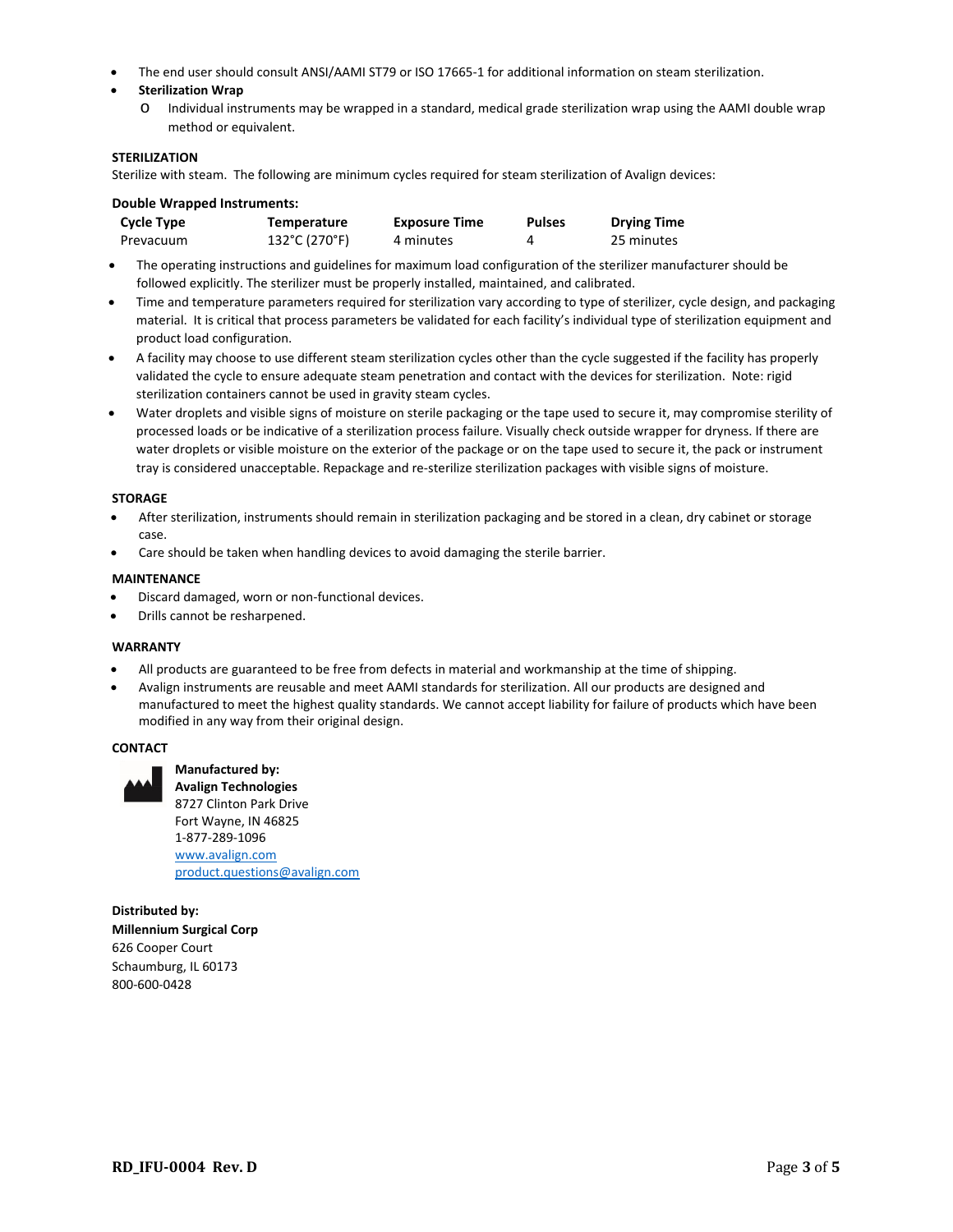### **Symbols Glossary**

| Symbol     | Title                   | Symbol            | Title                                                                                |
|------------|-------------------------|-------------------|--------------------------------------------------------------------------------------|
| المم       | Manufacturer            |                   | Consult Instructions for Use                                                         |
| <b>LOT</b> | Lot Number / Batch Code |                   | Caution                                                                              |
| <b>REF</b> | Catalogue Number        | Ŗ,<br><b>ONLY</b> | Federal Law (USA) restricts this device to sale<br>by or on the order of a physician |

### **Parts List**

## **Avalign SurgiBit® Drills**

| <b>Part Number</b> | Description                                                                | GTIN           |
|--------------------|----------------------------------------------------------------------------|----------------|
| 10-2030145         | SurgiBit <sup>®</sup> 2.0mm 3-fluted SQC drill bit, 145mm                  | 00190776144524 |
| 10-2530145         | SurgiBit® 2.5mm 3-fluted SQC drill bit, 145mm                              | 00190776144531 |
| 10-2730145         | SurgiBit® 2.7mm 3-fluted SQC drill bit, 145mm                              | 00190776144548 |
| 10-3230145         | SurgiBit <sup>®</sup> 3.2mm 3-fluted SQC drill bit, 145mm                  | 00190776144555 |
| 10-4030145         | SurgiBit <sup>®</sup> 4.0mm 3-fluted SQC drill bit, 145mm                  | 00190776144562 |
| 10-4230145         | SurgiBit <sup>®</sup> 4.2mm 3-fluted SQC drill bit, 145mm                  | 00190776144579 |
| 10-4545145         | SurgiBit <sup>®</sup> 4.5mm 3-fluted SQC drill bit, 145mm                  | 00190776144586 |
| 10-5045145         | SurgiBit <sup>®</sup> 5.0mm 3-fluted SQC drill bit, 145mm                  | 00190776144593 |
| 10-2530230G        | SurgiBit® 2.5mm 3-fluted SQC drill bit, 230mm, 200mm graduated             | 00190776144609 |
| 10-3230230G        | SurgiBit® 3.2mm 3-fluted SQC drill bit, 230mm, 200mm graduated             | 00190776144616 |
| 10-4030230G        | SurgiBit® 4.0mm 3-fluted SQC drill bit, 230mm, 200mm graduated             | 00190776144623 |
| 10-5045230G        | SurgiBit <sup>®</sup> 5.0mm 3-fluted SQC drill bit, 230mm, 200mm graduated | 00190776144630 |

### **Avalign Drills**

| Part Number | Description                           | <b>GTIN</b>    | Part Number | Description                            | <b>GTIN</b> |
|-------------|---------------------------------------|----------------|-------------|----------------------------------------|-------------|
| 85-116020   | AO Coupling Drill<br>Ø1.1mm, 60/20mm  | 00190776118198 | 85-1517127  | Jacobs Chuck Drill<br>1.5mm, 17/127mm  | 001907761   |
| 85-158523   | AO Coupling Drill<br>Ø1.5mm, 85/23mm  | 00190776118204 | 85-2023127  | Jacobs Chuck Drill<br>2.0mm, 23/127mm  | 001907761   |
| 85-1511023  | AO Coupling Drill<br>Ø1.5mm, 110/23mm | 00190776118211 | 85-2423127  | Jacobs Chuck Drill<br>Ø2.4mm, 23/127mm | 001907761   |
| 85-2010023  | AO Coupling Drill<br>Ø2.0mm, 100/23mm | 00190776118228 | 85-2523127  | Jacobs Chuck Drill<br>Ø2.5mm, 23/127mm | 001907761   |
| 85-2012523  | AO Coupling Drill<br>Ø2.0mm, 125/23mm | 00190776118235 | 85-2730127  | Jacobs Chuck Drill<br>Ø2.7mm, 30/127mm | 001907761   |
| 85-2211035  | AO Coupling Drill<br>Ø2.2mm, 110/35mm | 00190776118242 | 85-3242127  | Jacobs Chuck Drill<br>Ø3.2mm, 42/127mm | 001907761   |
| 85-2518035  | AO Coupling Drill<br>Ø2.5mm, 180/35mm | 00190776118259 | 85-3542127  | Jacobs Chuck Drill<br>Ø3.5mm, 42/127mm | 001907761   |
| 85-2511035  | AO Coupling Drill<br>Ø2.5mm, 110/35mm | 00190776118266 | 85-4034127  | Jacobs Chuck Drill<br>Ø4.0mm, 34/127mm | 001907761   |
| 85-2711035  | AO Coupling Drill<br>Ø2.7mm, 110/35mm | 00190776118273 | 85-4534127  | Jacobs Chuck Drill<br>Ø4.5mm, 34/127mm | 001907761   |
| 85-2712535  | AO Coupling Drill<br>Ø2.7mm, 125/35mm | 00190776118280 | 85-4734127  | Jacobs Chuck Drill<br>Ø4.7mm, 34/127mm | 001907761   |
| 85-3214542  | AO Coupling Drill<br>Ø3.2mm, 145/42mm | 00190776118297 | 85-5042127  | Jacobs Chuck Drill<br>Ø5.0mm, 42/127mm | 001907761   |
| 85-3219542  | AO Coupling Drill<br>Ø3.2mm, 195/42mm | 00190776118303 |             |                                        |             |

| <b>Part Number</b> | Description                            | <b>GTIN</b>    |
|--------------------|----------------------------------------|----------------|
| 85-1517127         | Jacobs Chuck Drill<br>1.5mm, 17/127mm  | 00190776118365 |
| 85-2023127         | Jacobs Chuck Drill<br>2.0mm, 23/127mm  | 00190776118372 |
| 85-2423127         | Jacobs Chuck Drill<br>Ø2.4mm, 23/127mm | 00190776118389 |
| 85-2523127         | Jacobs Chuck Drill<br>Ø2.5mm, 23/127mm | 00190776118396 |
| 85-2730127         | Jacobs Chuck Drill<br>Ø2.7mm, 30/127mm | 00190776118402 |
| 85-3242127         | Jacobs Chuck Drill<br>Ø3.2mm, 42/127mm | 00190776118419 |
| 85-3542127         | Jacobs Chuck Drill<br>Ø3.5mm, 42/127mm | 00190776118426 |
| 85-4034127         | Jacobs Chuck Drill<br>Ø4.0mm, 34/127mm | 00190776118433 |
| 85-4534127         | Jacobs Chuck Drill<br>Ø4.5mm, 34/127mm | 00190776118440 |
| 85-4734127         | Jacobs Chuck Drill<br>Ø4.7mm, 34/127mm | 00190776118457 |
| 85-5042127         | Jacobs Chuck Drill<br>Ø5.0mm, 42/127mm | 00190776118464 |